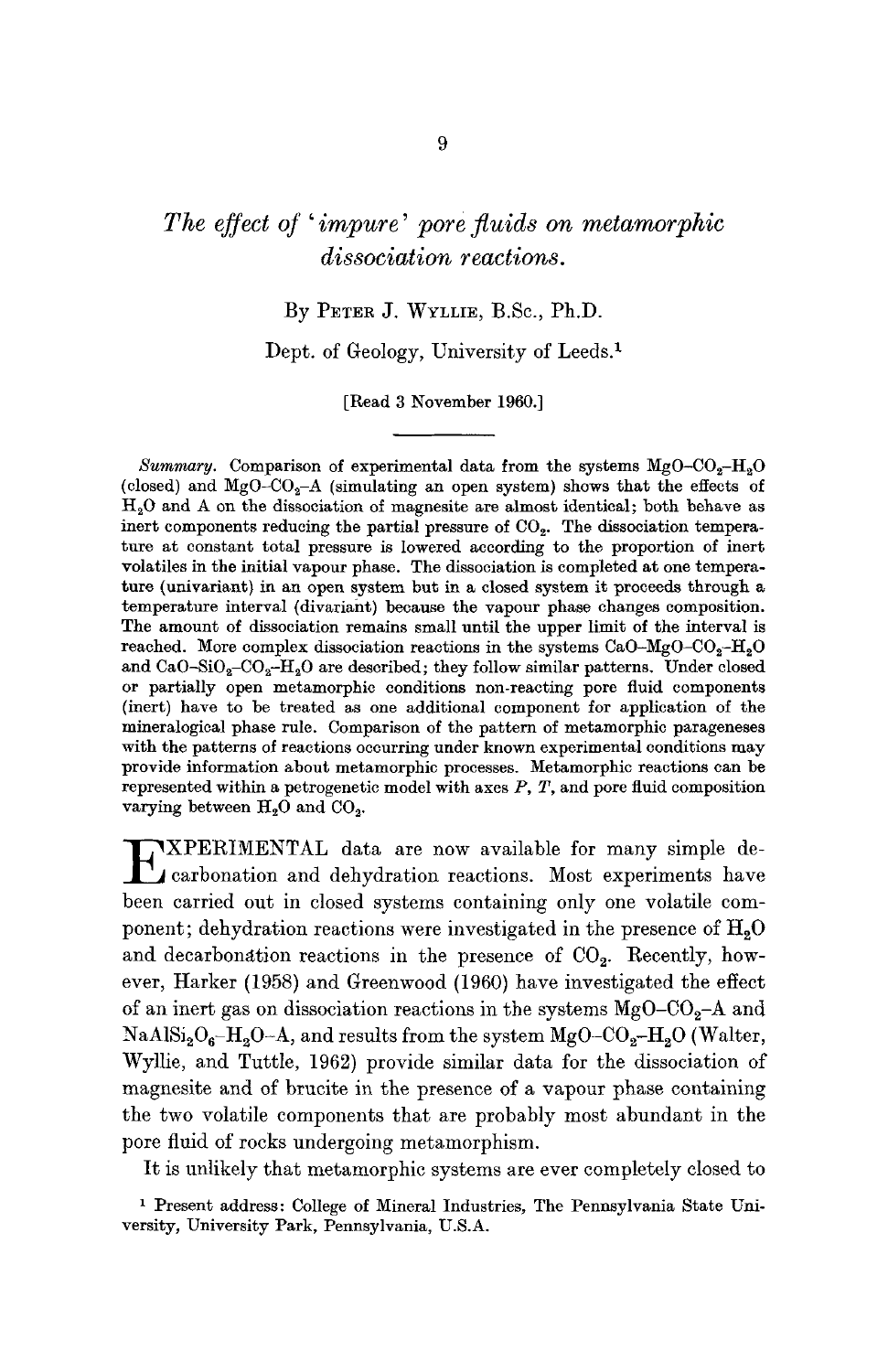# $10$  P. J. WYLLIE ON

the pore fluid components, and experimental data are therefore required in open as well as in closed systems. For dissociation reactions occurring in the presence of a vapour phase containing two volatile components, experimental data obtained under closed conditions may be used to illustrate the nature of the reactions in an open system.

This paper is mainly concerned with the effect of non-reacting (inert) volatiles on dissociation reactions, using as examples the experimental data from the systems  $MgO-CO_2-A$  and  $MgO-CO_2-H_2O$ . An attempt is made to illustrate in graphical rather than thermodynamic terms the differences between open and closed systems. Application of the conclusions to metamorphism is briefly discussed.

#### *Closed and open systems.*

A closed system has a definite bulk composition that remains constant during reactions. Between an open system and its surroundings exchange of material may occur, often in such a way that the chemical potentials of certain components are maintained at a constant level within the system by external conditions, whatever the reactions occurring. Any of these 'perfectly mobile' components may therefore move into or out of the system under controlled conditions (Korzhinskii, 1936, 1959; Thompson, 1955). When open conditions are considered in this paper, only the volatile or gaseous components of the experimental systems are treated as perfectly mobile components.

The differences between closed and open systems are usually expressed rigorously in thermodynamic terms, but by means of phase diagrams they can he graphically illustrated for simple systems, in a qualitative way, if the chemical potential of a volatile component can be related to its concentration in the vapour phase. The chemical potential of a component may usually be written as a function of pressure, temperature, and concentration: it always increases with increasing concentration, it may increase or decrease with increasing pressure or temperature, and it may increase, decrease, or be unaffected by a change in concentration of some other component.

If the composition of a vapour phase is fixed at constant pressure and temperature, the concentrations of the components and thus their chemical potentials are also fixed. For the purpose of qualitative illustration we shall assume that moderate temperature changes at constant pressure do not affect the chemical potentials of the vapour phase components. If the vapour phase composition remains constant during a reaction, we have then an approximation to the condition that the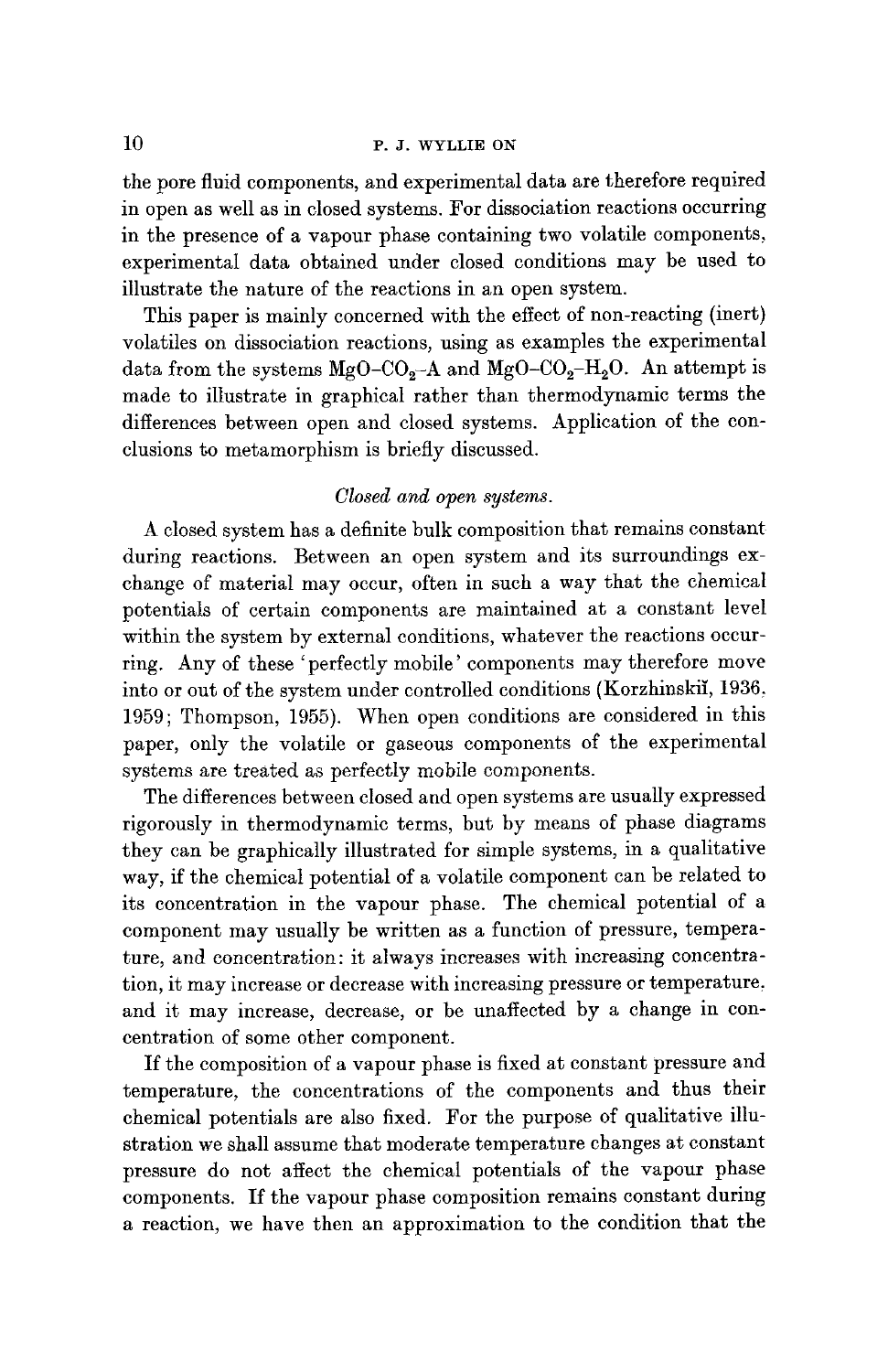chemical potentials of the volatile components also remain constant. This corresponds to an open system where the chemical potentials of the perfectly mobile components are fixed by conditions external to the system. In closed systems, on the other hand, volatiles released during dissociation reactions may cause the vapour phase to change composition with a corresponding change in the chemical potentials of the vapour phase components.

#### *Experimental studies involving two volatile components.*

Experimental data on systems containing more than one volatile component are still scarce, but techniques developed recently make possible the study of a wide range of such systems.

There are two general approaches. In the first, the volatiles are pumped into a pressure vessel, coming directly into contact with the crystalline components wrapped in platinum or gold foil. Although the system is closed, it contains a practically unlimited excess of vapour. The vapour composition thus remains effectively constant whatever the reactions occurring between the vapour phase and crystalline components, and the approach therefore approximates conditions in an open system, with vapour phase components (the volatiles) corresponding to perfectly mobile components. In the second approach, the crystalline and volatile components are sealed together within small gold or platinum capsules, the walls of which bound a closed system. There may be either an excess or a deficiency of volatiles, but even with an excess the amount available is not unlimited. The vapour phase may therefore change in composition and in amount during a dissociation reaction.

The first approach has been used by Yoder (1954, p. 121) in the system NaAlSi<sub>2</sub>O<sub>6</sub>-H<sub>2</sub>O-A, by Harker (1958) in the system MgO-CO<sub>2</sub>-A, and by Wyllie and Tuttle (1959) in the systems albite- $H_2O$ - $CO_2$  and granite- $H_2O$ -CO<sub>2</sub>. Experimental difficulties were successfully resolved by Harker, who obtained a homogeneous vapour phase containing two volatiles by mixing the gases in a pump prior to their injection into the pressure vessel. The approach is effective but limited in scope. It would be difficult to mix  $H_2O$  and  $CO_2$  in a pump, except for a limited range of composition, and it is unsuitable for corrosive materials. Greenwood (1960) has published the results of successful experiments in the system  $NaAlSi<sub>2</sub>O<sub>6</sub> - H<sub>2</sub>O - A$ , but no experimental details were included in the abstract available at the time of writing.

The second approach, using small sealed capsules, provides two methods for studying the effects of mixed volatiles on high pressure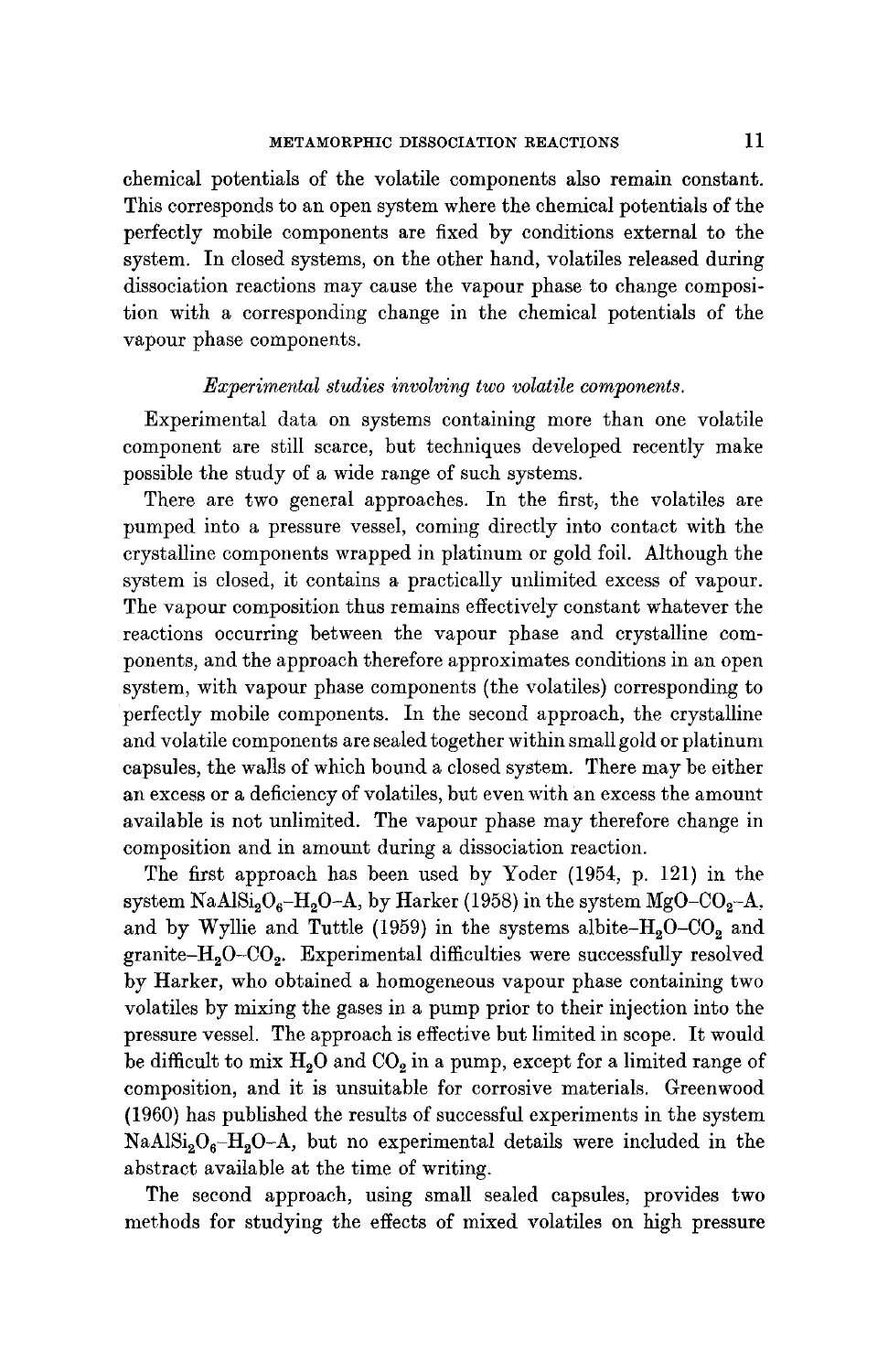reactions. In one method a stable hydrous solution of a second volatile is weighed into a capsule together with solid components (Wyllie and Tuttle, 1961). In the other method H<sub>2</sub>O and crystalline materials containing carbonate are sealed within a capsule. Under appropriate experimental conditions  $CO<sub>2</sub>$  is released from the crystalline components and mixes with the H<sub>2</sub>O vapour (Wyllie and Tuttle, 1960; Walter, Wyllie, and Tuttle, 1962). The composition of the vapour phase for any bulk composition at any pressure and temperature can be determined graphically from the phase relationships.

All these experimental methods yield data only for the condition where the pressure on the vapour phase equals the pressure on the crystalline phases.

# $MqO$ - $CO<sub>2</sub>-A$ .

Harker (1958) studied the dissociation of magnesite in the presence of gases containing various proportions of  $CO<sub>2</sub>$  and A. The quantity of crystalline material was kept to an absolute minimum and enough gas was present to ensure that its composition did not change appreciably during dissociation. He thus achieved experimentally the conditions corresponding to an open system with perfectly mobile components  $CO<sub>2</sub>$ and A. The system was represented by the charge of magnesite with the vapour phase in contact with it, and the external conditions were represented by the large excess of vapour of fixed composition imparting pressure to the system. Results were presented as a series of univariant *PT* curves, each representing the reaction in the presence of a gas containing a fixed ratio of  $CO_2$ : A (compare fig. 3 A). Dilution of  $CO_2$  with A at constant total pressure reduced the partial pressure of  $CO<sub>2</sub>$  and the dissociation therefore proceeded at a lower temperature.

Harker's data can be transferred to ternary diagrams and from these the pattern of dissociation of magnesite in the closed system  $MgO-CO<sub>2</sub>-A$ can be ascertained. Harker's fig. 5 shows that at 1000 bars total pressure gases with  $CO_2$ : A ratios of 9:1, 4:1, 2:1, 1:1, and 1:2 coexist with magnesite and periclase at 770° C, 760° C, 740° C, 715° C, and 680° C respectively. A three-phase triangle for each of these temperatures is obtained by joining the appropriate vapour composition to MgO and  $MgCO<sub>3</sub>$ . Fig. 1 A is a composite diagram showing three triangles. For a vapour phase consisting of pure  $CO<sub>2</sub>$  the triangle becomes a line at  $780^{\circ}$  C.

From fig. 1 A the phase spaces intersected by the join  $MgCO<sub>3</sub>-A$  can be constructed and the results are shown in fig. 1 B. Space limitations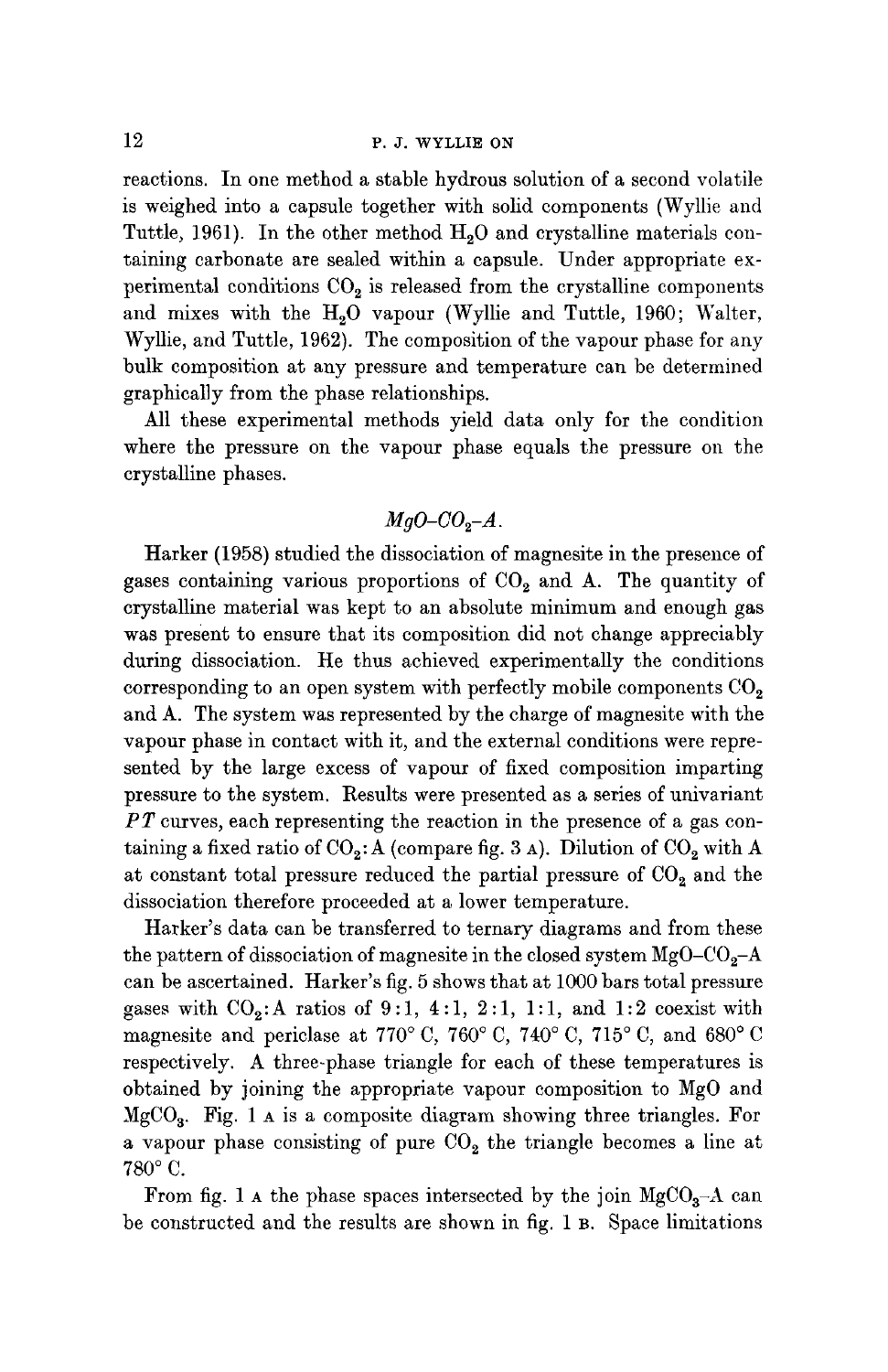do not permit a description but the method of construction should be evident from comparison of figs. 1 A and 1 B. By reversing the procedure a three-phase triangle for any temperature can be constructed from fig. 1 B and the vapour phase composition for the selected temperature can be obtained from fig. 1 A. Diagrams similar to fig. 1 B can be constructed for any join connecting  $MgCO<sub>3</sub>$  to a given vapour composition. Fig. 1 thus provides a complete picture of the sub-solidus phase relations in the *TX* prism for 1000 bars pressure. A similar prism can be obtained for any pressure in the range studied by Harker.



FIG. I. M, magnesite; P, periclase; V, vapour. A, composite diagram showing four isothermal sections through the *TX* prism for the system  $MgO-CO<sub>2</sub>$ -A at 1000 bars pressure. The positions of the three-phase triangles were constructed from Harker's (1958) data. B, isobaric diagram for the join  $MgCO<sub>3</sub>-A$  constructed from fig. 1 A. This is a vertical section through the *TX* prism (periclase and vapour compositions cannot be represented on this join). The ratios  $2:\overline{1}$ , etc., give the compositions of the vapours at the plotted points in terms of  $A:CO<sub>2</sub>$ .

The pattern of dissociation for any bulk composition in the closed system  $MgO-CO<sub>2</sub>-A$  is given in a *TX* prism. For example, any mixture of MgCO<sub>3</sub> and A at 1000 bars pressure begins to dissociate at 585 $^{\circ}$ C (fig. 1 B), it continues through a dissociation interval as  $CO<sub>2</sub>$  is released to the vapour phase at constant total pressure, and dissociation is completed at a temperature depending on the initial proportion of vapour in the mixture.

The experimental conditions simulating an o'pen system are represented in fig. 1 A by bulk compositions lying almost at the vapour field. These compositions intersect very narrow parts of the three-phase triangles. A slight increase of temperature is therefore sufficient for passage from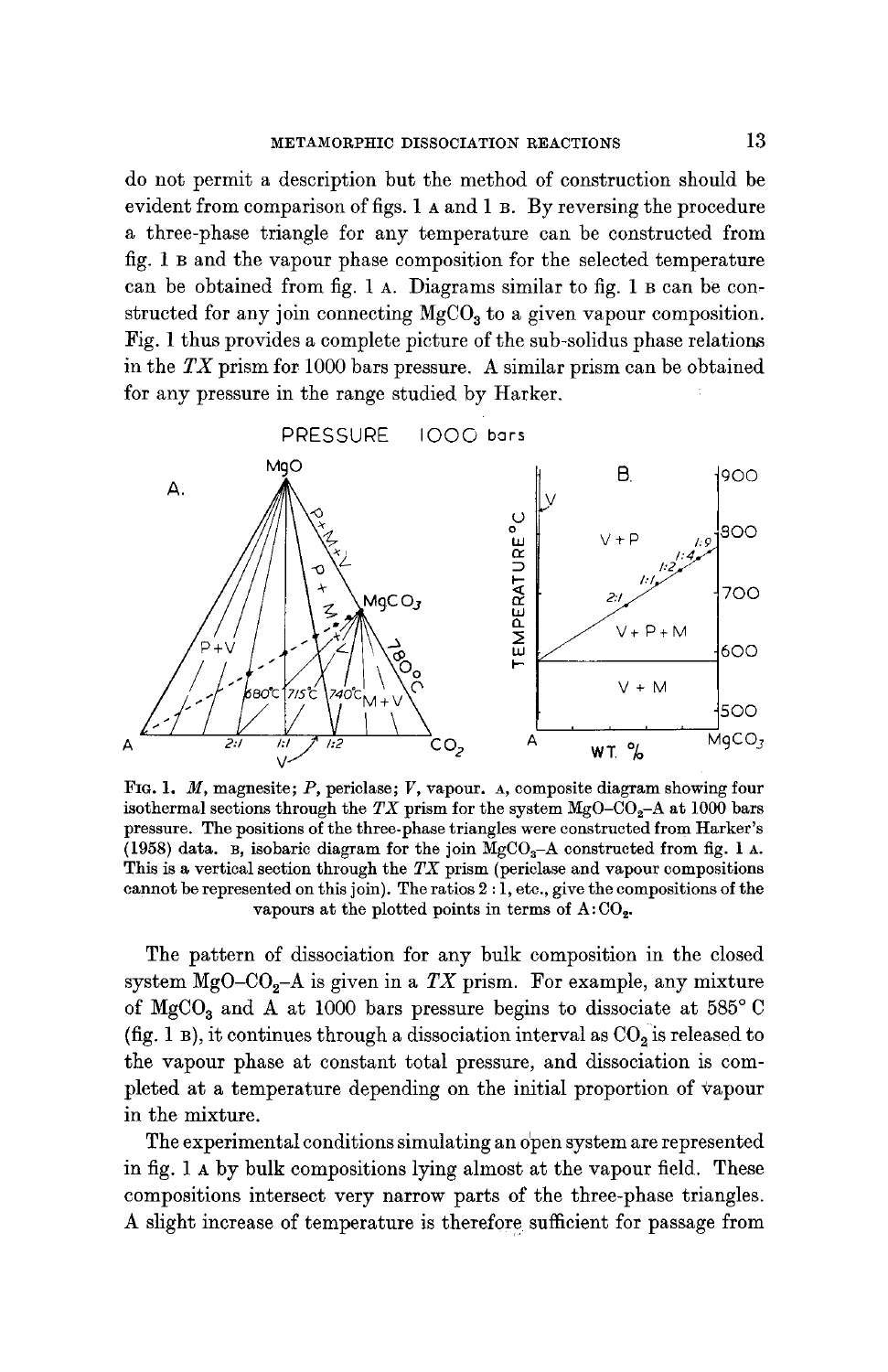the field of  $MgCO<sub>3</sub>+V$  to that of  $MgO+V$  and the dissociation occurs effectively at one temperature.

# $MqO-CO_q-H_2O$ .

Experimental results obtained in small sealed capsules (closed conditions) have provided a *TX* prism for this system at 1000 bars pressure (Walter, Wyllie, and Tuttle, 1962). The spaces  ${ {\rm MgCO}_{3}+V, \ {\rm MgCO}_{3}+ }$  $MgO+V$ , and  $MgO+V$  are almost identical with those in the prism for the system  $MgO-CO<sub>2</sub>-A$ . Small differences occur in the temperature scale; these are to be expected from the different properties of H<sub>2</sub>O and A. A more significant difference between the two systems is that reaction occurs between  $H<sub>2</sub>O$  and magnesite below 635° C when the vapour phase contains more than 94 weight per cent  $H<sub>2</sub>O$ ; a small amount of brucite is then developed. However, any join connecting  $MgCO<sub>3</sub>$  to a vapour composition between  $CO<sub>2</sub>$  and  $94H<sub>2</sub>06CO<sub>2</sub>$  (weight per cent) has the same form as fig. 1 B and the phase spaces containing brucite can be ignored in the present discussion.

The pattern of dissociation of magnesite under either open or closed conditions in the presence of vapours containing  $CO<sub>2</sub>$  and  $H<sub>2</sub>O$  can be ascertained by the methods outlined in the preceding section. The two different experimental approaches used for the study of the systems  $MgO-CO<sub>2</sub>-A$  and  $MgO-CO<sub>2</sub>-H<sub>2</sub>O$  thus provide essentially the same information for both open and closed conditions.

## $MqO$ - $CO<sub>2</sub>$ - $H<sub>a</sub>O$ - $A$ .

The experimental data indicate that A and  $H_2O$  both behave as chemically inert components diluting the  $CO<sub>2</sub>$  in the vapour phase. When magnesite dissociates in the system  $MgO-CO<sub>2</sub>-H<sub>2</sub>O-A$  any mixture of  $H<sub>2</sub>O$  and A behaves as a single inert component. This is illustrated by the isobaric isothermal tetrahedron in fig. 2. During the dissociation of magnesite in the presence of vapours on the line  $X$ -CO<sub>2</sub> the vapour composition (V) remains on  $X$ -CO<sub>2</sub> and the join MgO-CO<sub>2</sub>-X is therefore a ternary system. X, any mixture of  $H_2O$  and A, thus behaves as a single component (except for high concentrations of  $H_2O$  when brucite is formed).

#### *Effect of inert volatiles on the dissociation of magnesite.*

The dissociation of magnesite in the system  $MgO-CO<sub>2</sub>$  is represented by a univariant curve on a *PT* projection (the right-hand curve in fig. 3 A). For the experimental condition that the pressure on the vapour.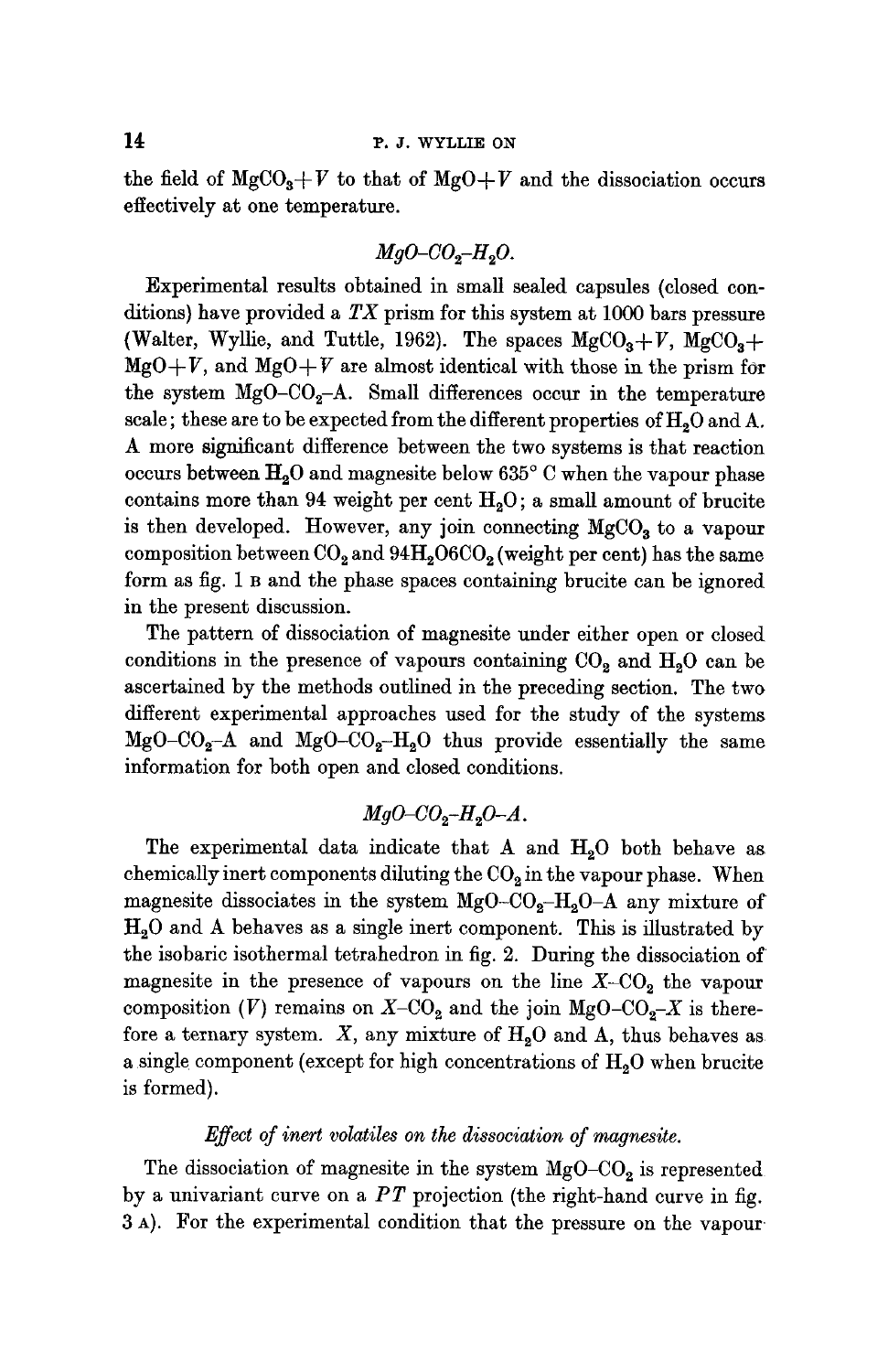equals the pressure on the crystalline phases, the same curve applies to both open and closed systems. Addition of an inert volatile or a mixture of inert volatiles at constant total pressure causes the dissociation to proceed at a lower temperature. In an open system with all volatiles



FIG. 2. Schematic isobaric isothermal tetrahedron for the system  $MgO-CO_2-H_2O-A$ at approximately 1000 bars and 650° C. The line  $V_1$   $V_2$  gives the compositions of vapours that coexist with periclase and magnesite. The dissociation of magnesite in the presence of a vapour phase composed of  $CO<sub>2</sub>+H<sub>2</sub>O+A$  is represented by a three-phase triangle such as  $MgCO<sub>3</sub>-MgO-V$ . As the reaction proceeds with increasing temperature, V changes towards  $CO<sub>2</sub>$  along the line  $X-CO<sub>3</sub>$ .

perfectly mobile, this is the only effect, but in a closed system the inert volatile (or volatile mixture) is a component despite the fact that it does not enter into the crystalline phases because its presence causes the vapour phase to change composition during the reaction. The dissociation therefore proceeds through a temperature interval.

 $H<sub>2</sub>O$  and  $CO<sub>2</sub>$  are probably the most abundant and important constituents of the pore fluid in natural metamorphic systems and we shall therefore consider the dissociation of magnesite in their presence. However, A and other inert components could be substituted for all or part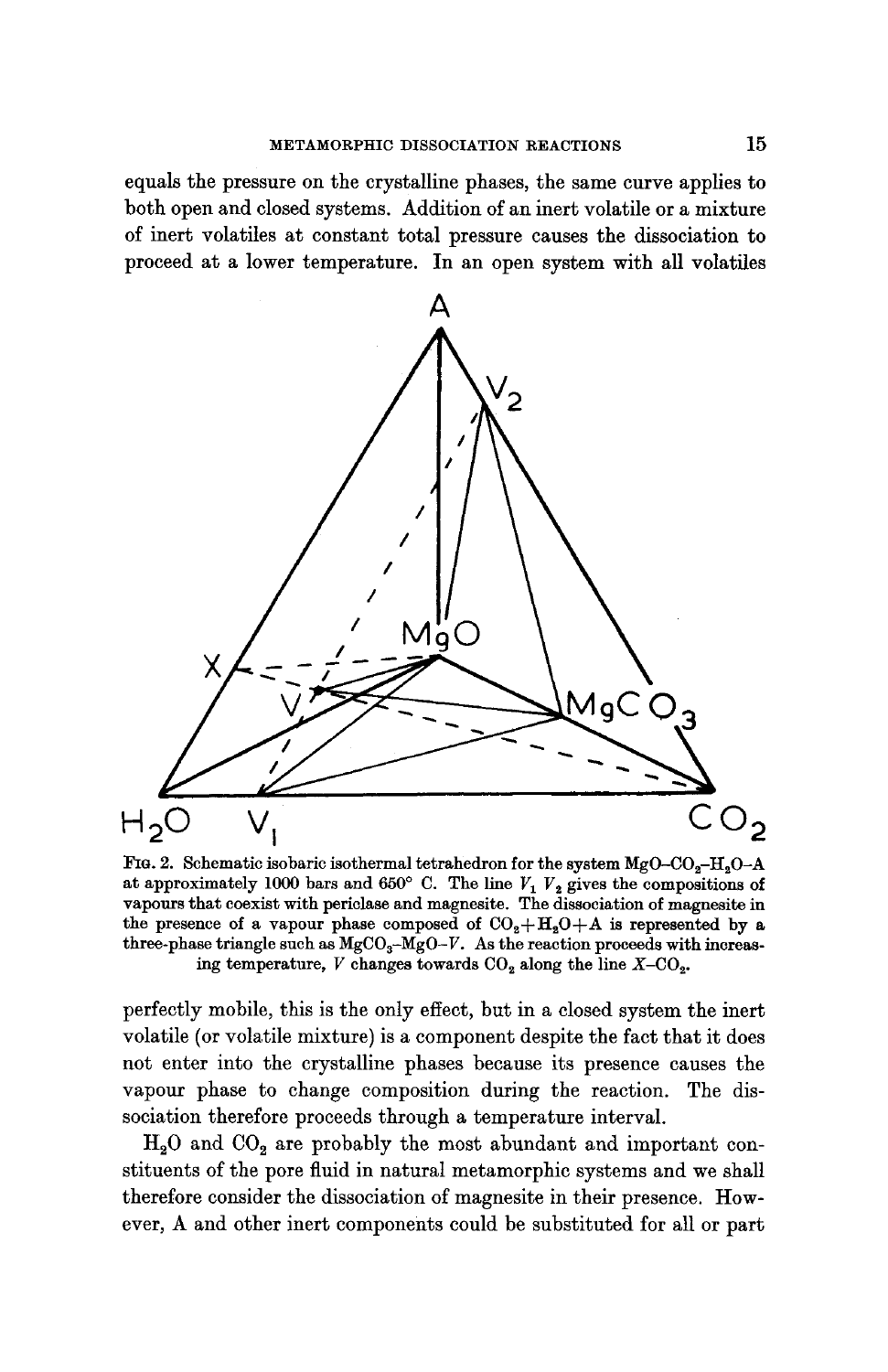of the H20 without changing conditions appreciably. The following illustrations for a vapour phase containing  $H_2O$  and  $CO_2$  are based on Harker's data for the system  $MgO-CO<sub>2</sub>-A$  because these are more complete than data for  $MgO-CO<sub>2</sub>-H<sub>2</sub>O$ .

*Open system.* Consider the dissociation of magnesite at constant pressure in the presence of  $CO<sub>2</sub>$  and  $H<sub>2</sub>O$  with both volatiles perfectly mobile. For each constant vapour phase composition there is a different univariant curve for the dissociation. These occur at lower temperatures as the ratio of  $CO<sub>2</sub>: H<sub>2</sub>O$  in the vapour-phase is decreased (fig. 3 A). Although the approximation that constant vapour-phase composition corresponds to constant chemical potentials of the vapour-phase components may hold through a very restricted range of  $P$  and  $T$ , it is not valid for the *PT* range covered by fig. 3 A. The chemical potentials of the vapour phase components thus vary along each curve.

*Closed system.* In the closed system  $MgO-CO<sub>2</sub>-H<sub>2</sub>O$  the dissociation is represented in *PT* projection by a divariant band whose width depends upon the initial vapour phase composition and the initial ratio of magnesite:vapour. This is apparent from fig. 1. The examples illustrated in figs. 3 B, C, and D are for charges initially containing 5 weight per cent vapour with compositions  $CO_2: H_2O = 2:1, 1:2$ , and pure  $H_2O$ .

When the initial vapour phase consists of pure  $H<sub>2</sub>O$  the boundaries of the band for any charge at 1000 bars pressure can be read directly from fig. 1 B. A similar diagram for 2000 bars pressure was constructed from Harker's data and additional points on the boundaries of the band in fig. 3 D were obtained from this.

For vapours initially containing both  $CO<sub>2</sub>$  and  $H<sub>2</sub>O$  the boundaries of the band for a fixed bulk composition at constant pressure are obtained from the temperatures of two three-phase triangles. Dissociation begins when the  $MgCO<sub>3</sub>-V$  side of a triangle reaches the bulk composition of the charge and it is completed when the *MgO-V* side of a triangle reaches the same composition. The temperatures of the appropriate three-phase triangles for any bulk composition can be obtained from the *TX* prism using the constructions mentioned previously.

The curves that mark the beginning of the dissociation interval in figs. 3 B, c, and D are fixed by the initial vapour composition regardless of its amount. These are the curves for complete reaction in open systems with the same vapour-phase composition (fig. 3 A). The positions of the curves that mark the completion of dissociation depend mainly on the initial proportion of magnesite : vapour, and for small vapour concentrations they lie only slightly to the left of that for the system  $MgO-CO<sub>2</sub>$ .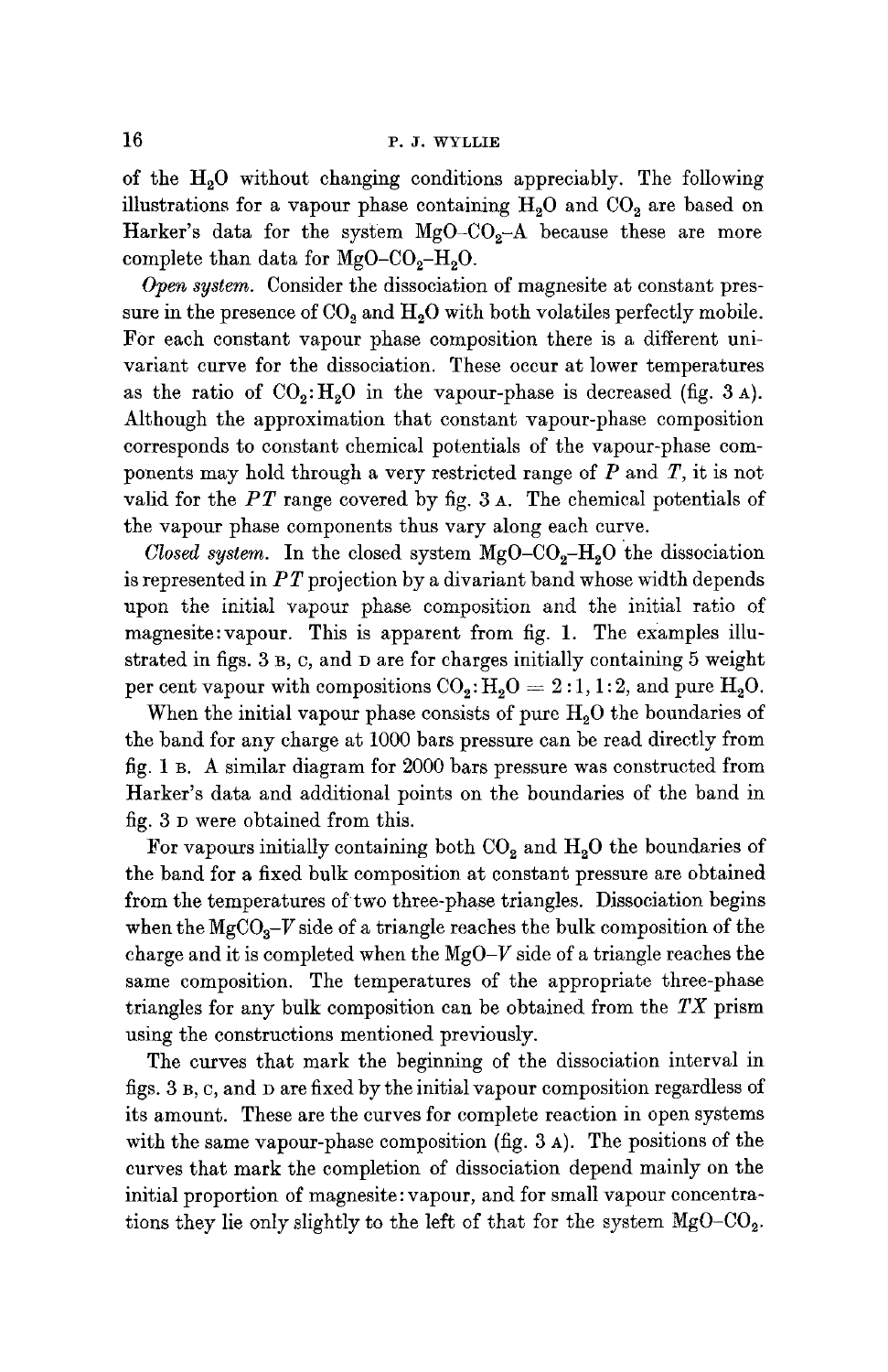

FIG. 3. M, magnesite; P, periclase; V, vapour. The system  $MgO-CO_2-H_2O$ . A, tmivariant dissociation curves for magnesite in the presence of vapours of fixed composition (from Harker's data) in open systems. The right-hand curve is for dissociation in the presence of  $CO<sub>2</sub>$  (system MgO-CO<sub>2</sub>).  $\overline{B}$ , c, and D. Divariant dissociation intervals for magnesite in closed systems with various initial vapour phase compositions. The curves for the beginning of dissociation correspond to the equivalent curves in fig. 3  $\alpha$ , becoming lower with increase in  $H_2O$  content of the vapour. These are independent of the proportion of vapour initially present. The right-hand curves, for an initial vapour content of 5 weight per cent, are only a few degrees to the left of the right-hand curve in fig. 3 A.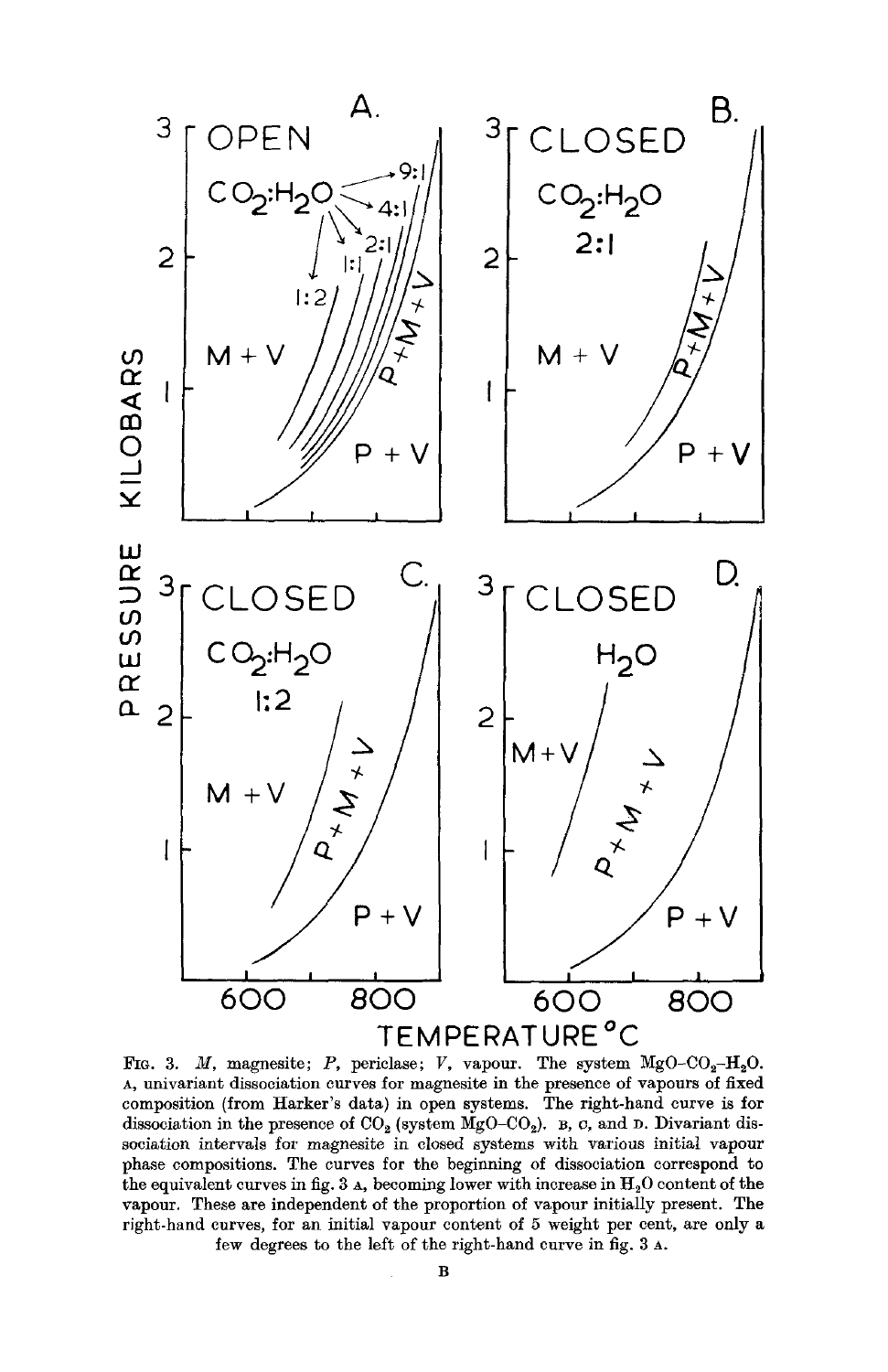In figs. 3 B, C, and D the right-hand curve is less than  $5^{\circ}$  C below the binary curve. The effect on the right-hand curve of the initial ratio of  $CO_2$ :  $H_2O$  in the vapour is very small except for charges containing high proportions of vapour.

*The dissociation interval in closed systems.* During the dissociation interval at constant pressure the proportions of the three phases at any temperature can be measured from the position of the bulk composition within the appropriate three-phase triangle. The stage reached by the reaction is indicated by the percentage of periclase present in the crystalline phases, as shown in fig. 4 for charges containing magnesite and various proportions of  $H<sub>0</sub>O$ .

With an initial vapour phase of pure  $H<sub>2</sub>O$  all charges begin to dissociate at  $585^{\circ}$  C at 1000 bars pressure. (The trace of brucite occurring below  $585^{\circ}$  C is ignored.) Increase in temperature at first produces only a small amount of dissociation and not until the upper part of the interval is reached does much further dissociation occur. For example, although the charge containing  $1\%$  H<sub>2</sub>O begins to dissociate at 585<sup>°</sup>C only 2% periclase is present in the crystalline phases at  $740^{\circ}$  C. At about 778° C the dissociation is completed and the charge then contains 100  $\%$  periclase. The temperature of complete dissociation at constant pressure is lowered by increase in the initial vapour: magnesite ratio but the magnitude of this effect is quite small compared to the width of the dissociation interval.

For each initial vapour phase composition between pure  $H_2O$  and pure  $CO<sub>2</sub>$  there is a similar family of curves leaving the base line at some temperature between 585° C and 780° C. For pure  $CO<sub>2</sub>$  the family of curves degenerates to a vertical line at 780° C as illustrated.

At fixed pressure and temperature within the dissociation interval the percentage of periclase developed is less for charges initially containing vapours with higher  $CO_2$ :  $H_2O$  ratios. For example, consider a series of charges containing initially 10 weight per cent of vapour. At  $760^{\circ}$  C and 1000 bars pressure charges with initial vapour phase compositions  $H_2O$ ,  $H_2O: CO_2 = 2:1, 1:1, 1:2$  and 1:4 contain, respectively, 100 %, 41 %, 21 %, 11 %, and 0 % of periclase in the crystalline phases.

#### *Effect of inert volatiles on decarbonation and dehydration reactions.*

The effect of inert volatiles on multicomponent decarbonation reactions in open and closed systems is very similar to their effect on the dissociation of magnesite. This is illustrated below for two quaternary systems.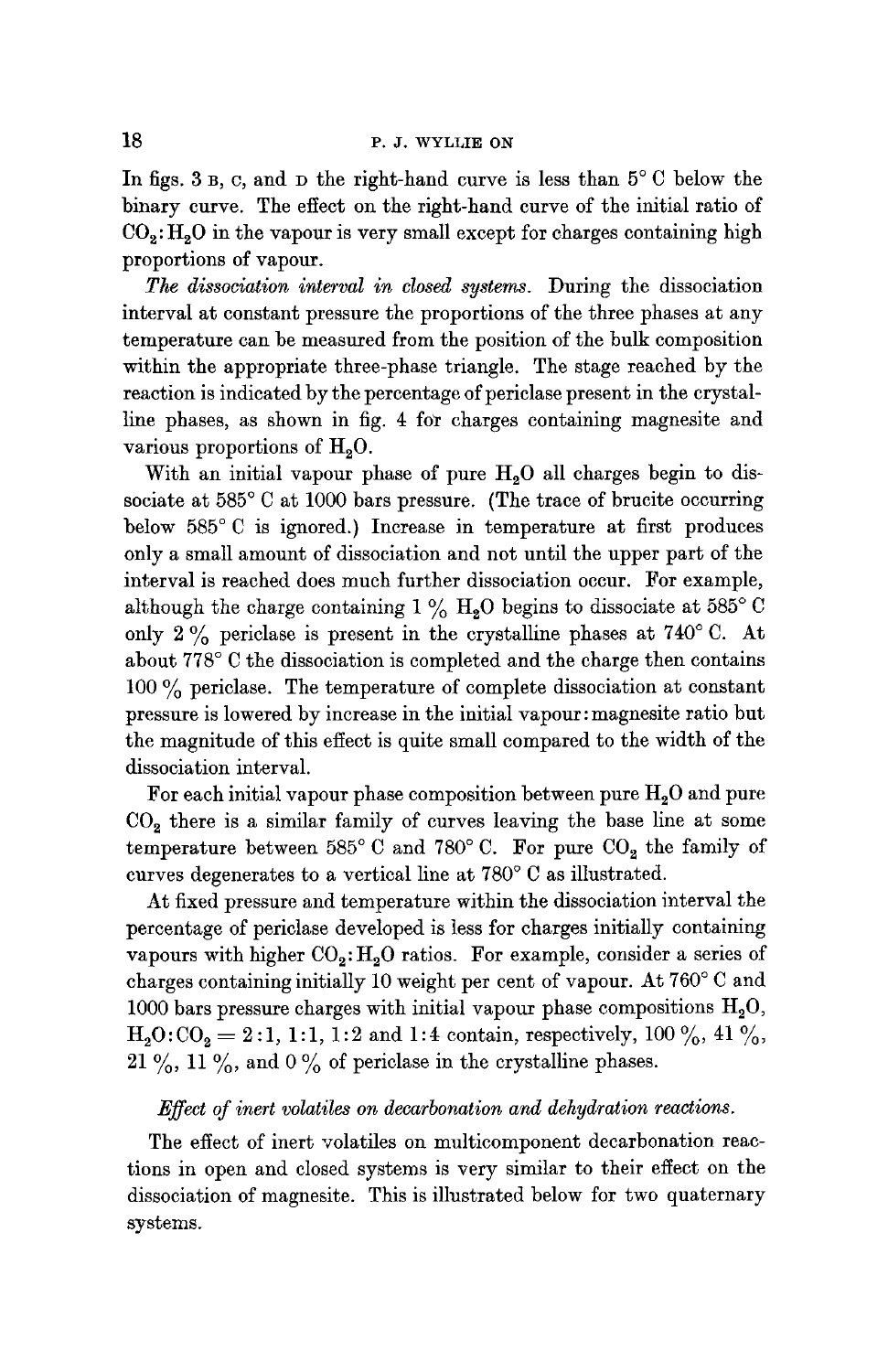

FIG. 4. The pattern of dissociation of magnesite in a closed system  $MgO-CO_2-H_2O$ at I000 bars pressure. The ordinate represents the stage reached by the dissociation. For all charges containing initially pure  $H_2O$  vapour dissociation begins at 585° C. For charges initially containing a different vapour dissociation would begin at a higher temperature (see figs.  $3$  B, C, and D). The vertical line at  $780^{\circ}$  C represents the reaction for a vapour phase of pure  $CO<sub>2</sub>$ . At any temperature within the dissociation interval the extent of dissociation increases with increase in the initial percentage of vapour phase. Curves for initial contents of i, 5, 10, and 20 weight per cent of vapour have been drawn through the points plotted.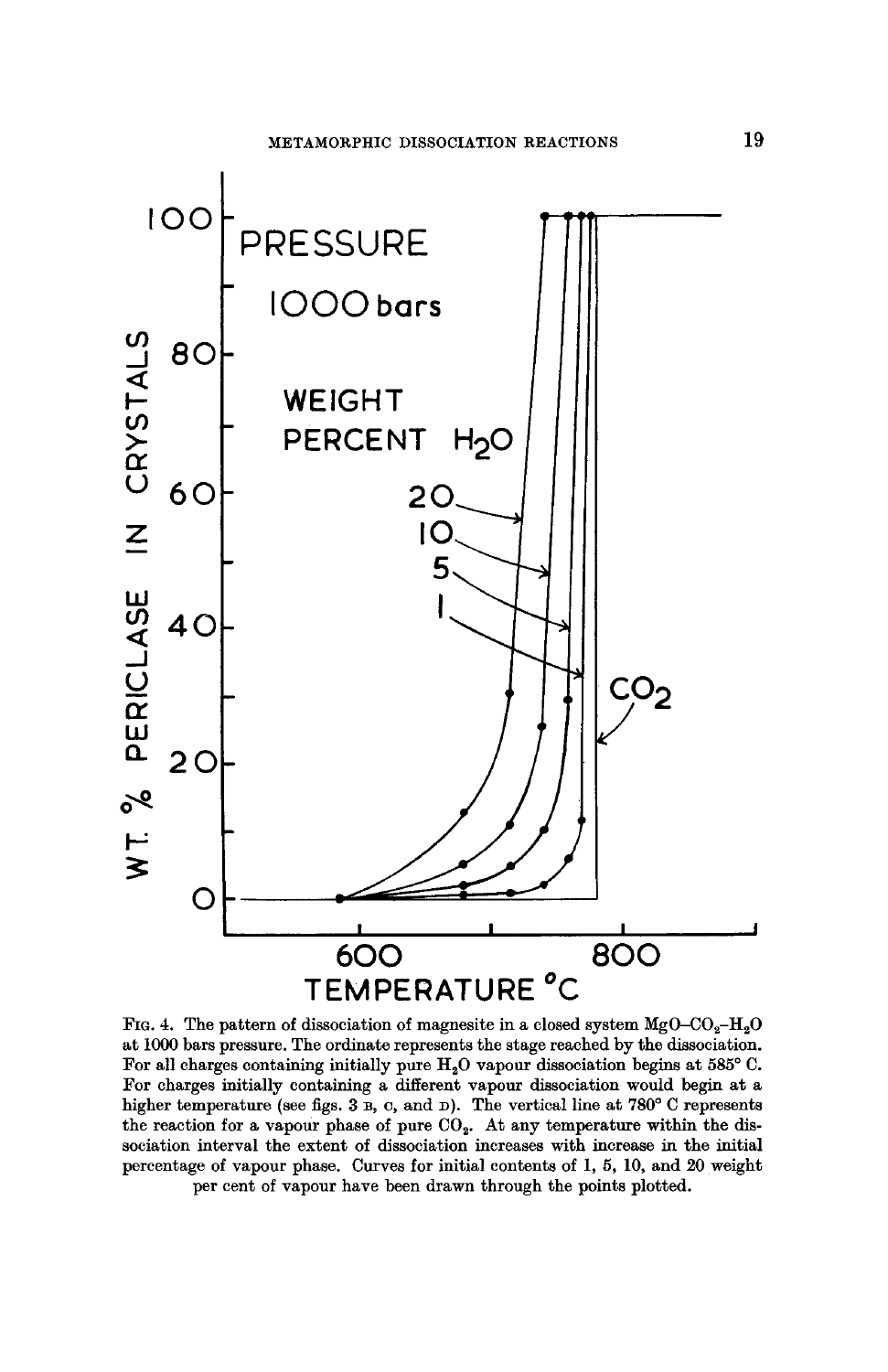#### $20$  P. J. WYLLIE ON

 $CaO-MgO-CO<sub>2</sub>-H<sub>2</sub>O$ . There are three univariant decarbonation reactions in the system  $CaO-MgO-CO<sub>2</sub>$ ; the dissociations of magnesite, dolomite, and calcite. These have been investigated experimentally in the presence of CO<sub>2</sub> (Smyth and Adams, 1923; Graf and Goldsmith, 1955; Harker and Tuttle, 1955). The reactions occurring at successively higher temperatures at constant pressure are:  $MgCO<sub>3</sub> \rightleftharpoons MgO + CO<sub>2</sub>$ ,  $CaMg(CO_3)_2 \rightleftharpoons CaCO_3+MgO+CO_2$ , and  $CaCO_3 \rightleftharpoons CaO+CO_2$ . Dolomite can coexist with the phases in the first reaction, and periclase with the phases in the third reaction. Each dissociation is thus represented by  $the coexistence of four phases: magnesite + periclass + dolomite + vapour,$  $\text{dolomite}+\text{calculate}+\text{pericles}+\text{vapour}, \text{ and } \text{ calcite}+\text{lime}+\text{periodise}+\text{m}$ vapour. The three crystalline phases in each reaction form a triangle on the CaO-MgO-CO<sub>2</sub> face of the tetrahedron in fig. 5. One carbonate mineral and one triangle disappear at each isobaric reaction temperature until finally only periclase $+\lim_{x\to 0}$  vapour remain. More detailed accounts of the reactions have been given by Bowen (1940) and Harker and Tuttle  $(1955)$ . Solid solution between the minerals is omitted in fig. 5.

When the reactions proceed in the presence of a vapour phase containing both  $H_2O$  and  $CO_2$  the phase relationships can be illustrated within isobaric isothermal tetrahedra CaO-MgO-CO<sub>2</sub>-H<sub>2</sub>O. Each dissociation is represented by a four-phase tetrahedron connecting the compositions of the coexisting phases, one side of each tetrahedron being formed by the triangles on the face  $CaO-MgO-CO_2$ . Four-phase tetrahedra for the dissociation of magnesite and of dolomite, respectively, are shown by the dashed lines for magnesite+periclase+dolomite+ vapour  $(V_1)$  and by the dotted lines for dolomite+periclase+calcite+ vapour  $(V_2)$ . The vapour compositions  $V_1$  and  $V_2$  on the join  $H_2O-CO_2$ actually lie on a vaporus surface very close to the join.

In a closed system liberation of  $CO<sub>2</sub>$  during each reaction causes the vapours  $V_1$  and  $V_2$  to change composition, and with increasing temperature the four-phase tetrahedra move through the tetrahedron  ${\rm CaO-MgO-}$  $CO<sub>2</sub>-H<sub>2</sub>O$ . When  $V<sub>1</sub> = CO<sub>2</sub>$  the first tetrahedron degenerates to a triangle dolomite-periclase-(magnesite)- $CO<sub>2</sub>$ . At a higher temperature when  $V_2 = \text{CO}_2$  the second tetrahedron similarly degenerates to the quadrilateral dolomite-periclase-calcite- $CO<sub>2</sub>$ . At much higher temperatures a third four-phase tetrahedron for calcite $+\lim$ e $+\text{periods}$ e $+$ vapour  $(V)$  appears in the system and with increasing temperature V changes composition along the join  $H_2O$ -CO<sub>2</sub>. Except at very low pressures the situation is more complex than this because a melt appears near the join Ca(OH)<sub>2</sub>–CaCO<sub>3</sub> at temperatures of the same order as those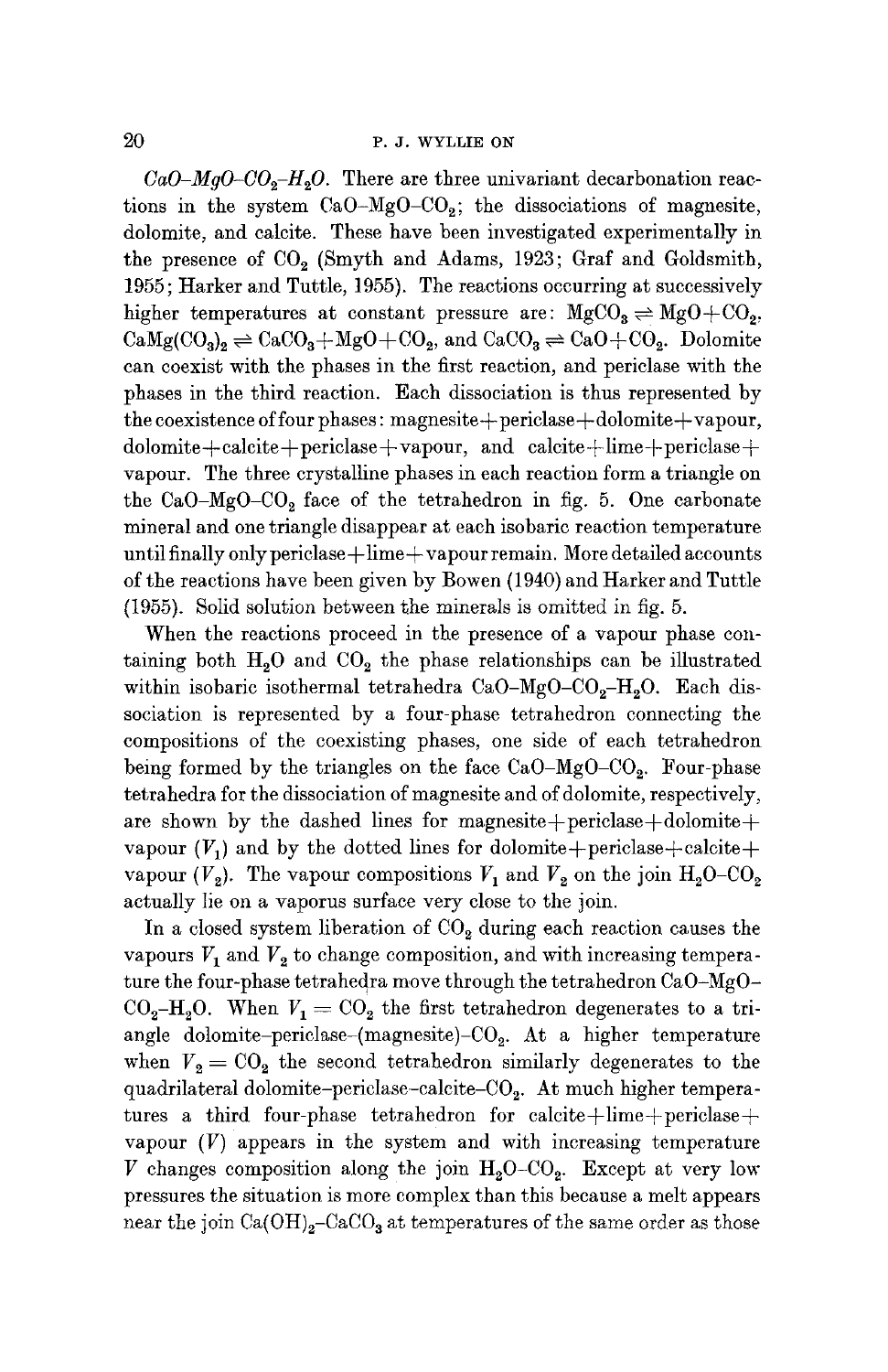for the dissociation of magnesite and dolomite in the system CaO-MgO- $CO<sub>2</sub>$  (Wyllie and Tuttle, 1960). Several four-phase tetrahedra involving a liquid then appear in the left-hand part of fig. 5 before the two tetrahedra illustrated have reached the side CaO-MgO-CO<sub>2</sub>. Four-phase



FIG. 5. Schematic isobaric isothermal tetrahedron for the system  $CaO-MgO-CO<sub>2</sub> H<sub>2</sub>O$ . The dissociation of dolomite is represented by the four-phase tetrahedron dolomite-CaCO<sub>3</sub>-MgO- $V_2$  (dotted), and the dissociation of magnesite is represented by the four-phase tetrahedron  $MgCO<sub>a</sub>-MgO-dolomite-V<sub>1</sub>$  (dashed). As the reactions proceed with inoreasing temperature the four-phase tetrahedra move through the quaternary tetrahedron as  $V_1$  and  $V_2$  change towards  $CO_2$ .

tetrahedra near the face  $CaO-MgO-H<sub>2</sub>O$ , involving the phases brucite and portlandite, need not be considered.

Movement of the four-phase tetrahedra through the quaternary tetrahedron is analogous to movement of the three-phase triangle periclase+magnesite+vapour through the ternary systems  $MgO-CO<sub>2</sub>$ - $H<sub>2</sub>O$  and MgO-CO<sub>2</sub>-A (fig. 1 A). Direct comparison is possible because the system  $MgO-CO<sub>2</sub>-H<sub>2</sub>O$  forms one face of the quaternary tetrahedron.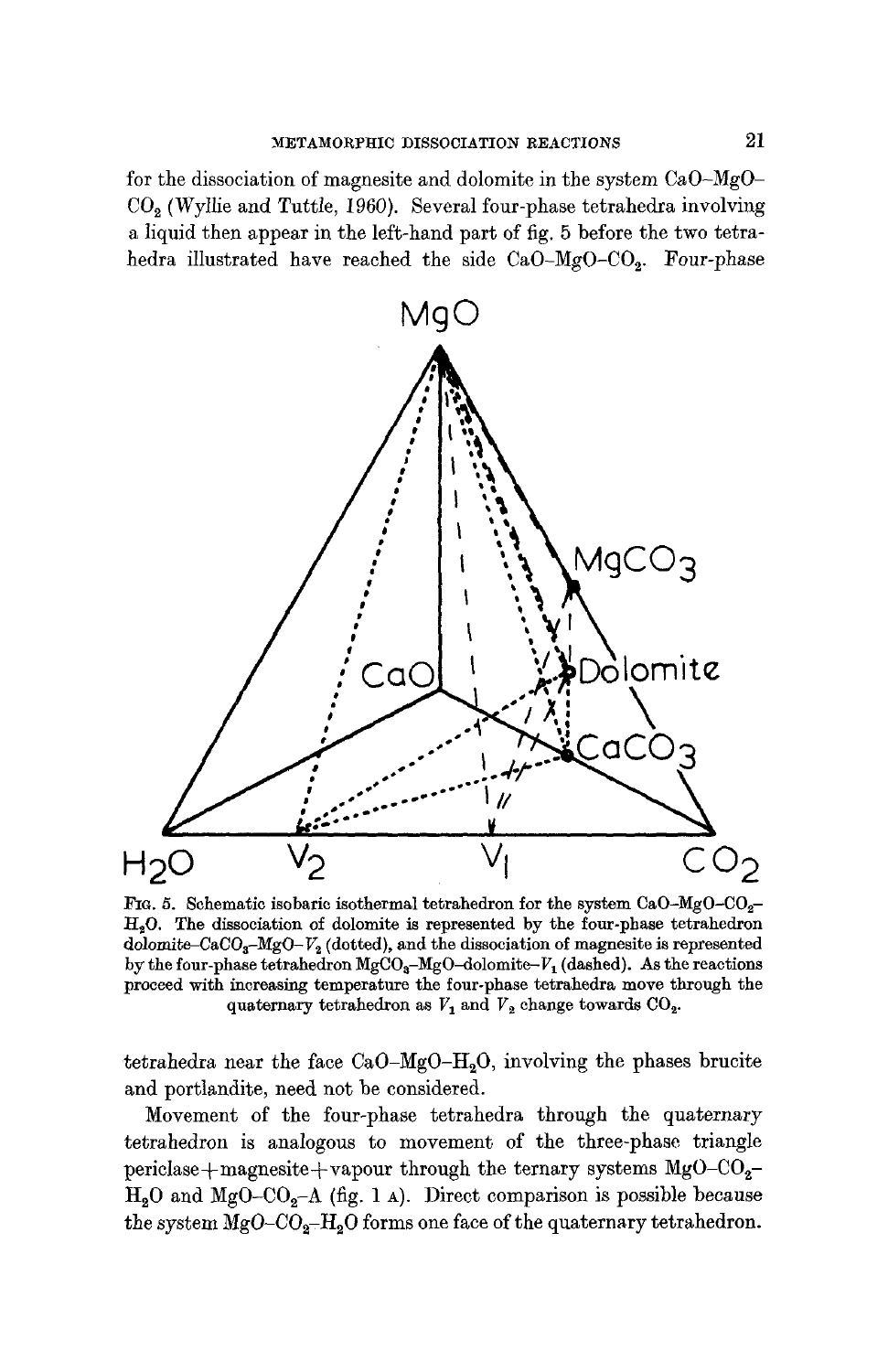### 22 P.J. WYLLIE ON

Coexistence of dolomite with the three phases transforms the triangle into a tetrahedron but this does not affect the changing composition of  $V_1$  which controls movement of the triangle and of the tetrahedron.

Location of these four-phase spaces using either experimental approach would provide all the information required to trace the dissociation reactions for any bulk composition within the closed system, and to give the reaction temperature in the presence of a vapour phase of fixed composition in the open system.

 $CaO-SiO<sub>2</sub>-CO<sub>2</sub>-H<sub>2</sub>O$ . The univariant decarbonation reaction  $CaCO<sub>3</sub>$ +  $SiO<sub>2</sub> \rightleftharpoons CaSiO<sub>3</sub>+CO<sub>2</sub>$  was investigated experimentally by Harker and Tuttle (1956) using an excess of  $CO_2$ . When  $H_2O$  is present as well as  $CO_2$ the reaction can be represented within isobaric tetrahedra  $CaO-SiO<sub>2</sub> CO<sub>2</sub>$ -H<sub>2</sub>O by movement of a four-phase tetrahedron calcite+quartz+ wollastonite $+$ vapour as the vapour phase changes composition towards  $CO<sub>2</sub>$ . The principles are the same as for the system  $CaO-MgO-CO<sub>2</sub>-H<sub>2</sub>O$ .

*Conclusion.* These examples confirm that the effect of inert volatiles on complex decarbonation reactions is similar to their effect on the dissociation of magnesite. Inert volatiles have the same effect on any univariant dissociation reaction and in particular on dehydration reactions. For many dehydration reactions  $CO<sub>2</sub>$  is a non-reacting and therefore inert component unless its concentration in the vapour phase is high. The effect of  $CO<sub>2</sub>$  on the dissociation of brucite is illustrated in the  $TX$  prism for the system  $MgO-CO<sub>2</sub>-H<sub>2</sub>O$  (Walter, Wyllie, and Tuttle, 1962). In this example  $CO<sub>2</sub>$  ceases to act as an inert component when its concentration in the vapour phase exceeds 6 weight per cent at 1000 bars pressure; brucite is then replaced by magnesite.

In summary, for both open and closed systems at constant total pressure the temperature of beginning of dissociation is lowered according to the proportion of inert volatiles present in the initial vapour phase. The dissociation proceeds to completion at one temperature in the open system whereas in the closed system it proceeds through a dissociation interval and most of the reaction is delayed until the temperature approaches the univariant curve for the dissociation when no inert components are present. For magnesite the reaction hardly begins until the temperature is within  $10^{\circ}$  C or  $20^{\circ}$  C of the dissociation temperature in the system  $MgO-CO<sub>2</sub>$ . However, if the vapour phase in a closed system contains an inert volatile or volatiles the product of a dissociation reaction may be a stable phase, even if small in amount, at temperatures well below the dissociation temperature in the presence of a 'pure' vapour phase.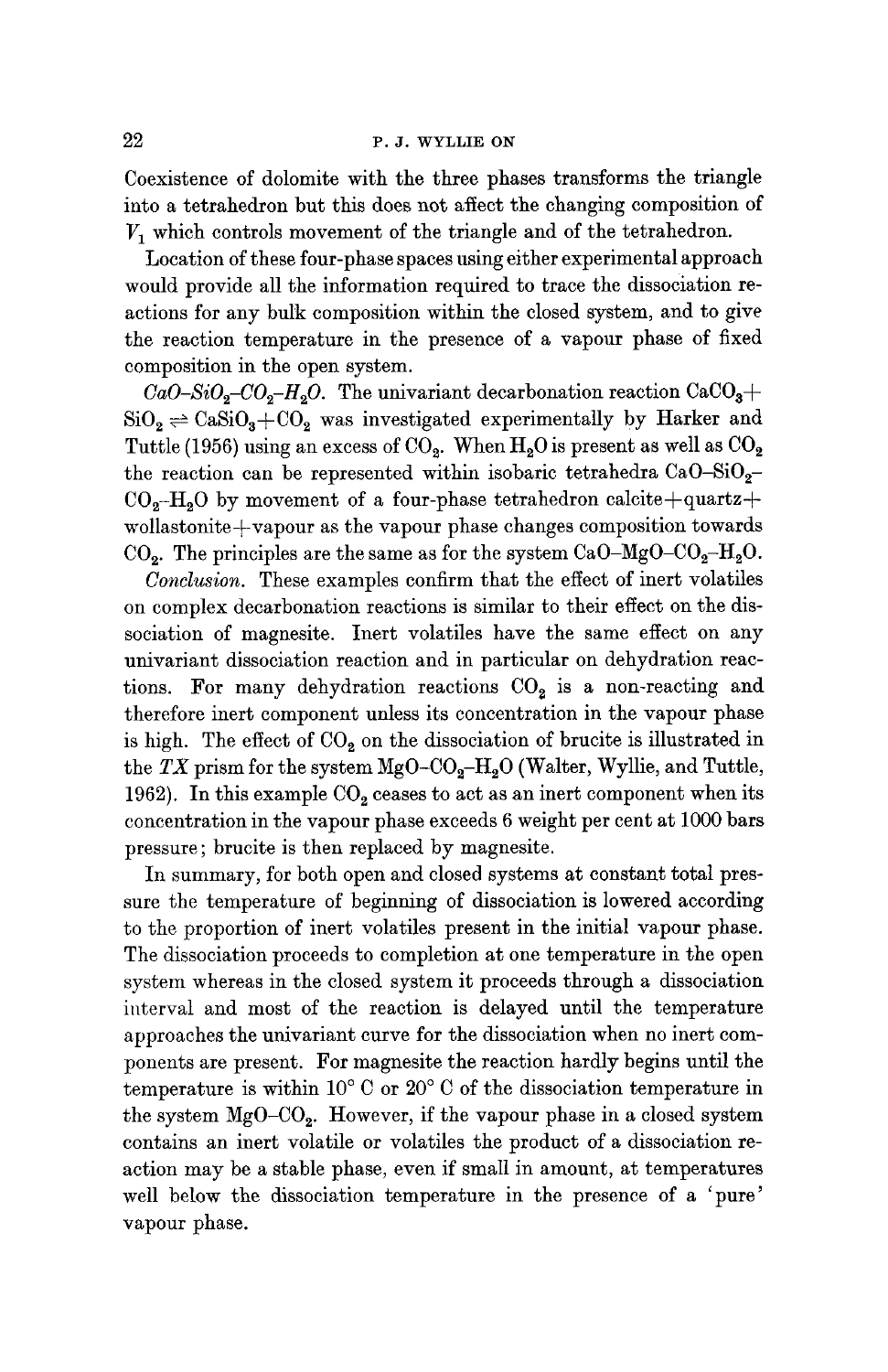The difference between open and closed systems as treated here is that the vapour-phase composition remains constant in the former, and it changes composition in the latter. A partially open system is conceivable in metamorphism where the vapour phase could change composition during a dissociation reaction although external conditions were tending to restore its original composition. If this should happen the pattern of dissociation would be similar to that for a closed system.

#### *Metamorphic reactions.*

The simple and consistent relationships in mineral parageneses suggest that there is a close approach to equilibrium in metamorphic reactions, but there are many examples that appear to represent disequilibrium because they contain more minerals than are required by the mineralogical phase rule (even excluding minerals of relict or retrogressive origin). Such mineral assemblages may represent disequilibrium or they may represent equilibrium in a system with a large number of independent components. Bowen (1925) stressed the 'fundamental assumptions as to the number of components' required to represent a metamorphic system with particular reference to MgO and FeO. The data analysed in this paper indicate that under some conditions pore-fluid components that do not enter into a reaction at all may have to be treated as one additional component for application of the mineralogical phase rule.

Progressive metamorphism results in a series of dehydration and decarbonation reactions and others involving no release of volatile components. These reactions are represented ou Bowen's (1940) petrogenetic grid by univariant *PT* curves giving the upper limits for the stability of specific minerals or mineral assemblages. Most experimental studies have been aimed at the location of such curves. Metamorphic reactions probably occur in the presence of a pore fluid (which must be very small in amount) containing  $H<sub>2</sub>O$ ,  $CO<sub>2</sub>$ , and other components, and the pore-fluid pressure may be less than the pressure on the rock; moreover, the pore fluid may be able to move into or out of a rock. These variable factors could lead to considerable changes in the temperature of a metamorphic reaction compared to its position on the petrogenetic grid, and fig. 3 illustrates some of the changes that could occur in response to metamorphic conditions.

Three of the major variables in metamorphism are  $P$ ,  $T$ , and variation of the pore-fluid composition between  $H_2O$  and  $CO_2$ . Their effects on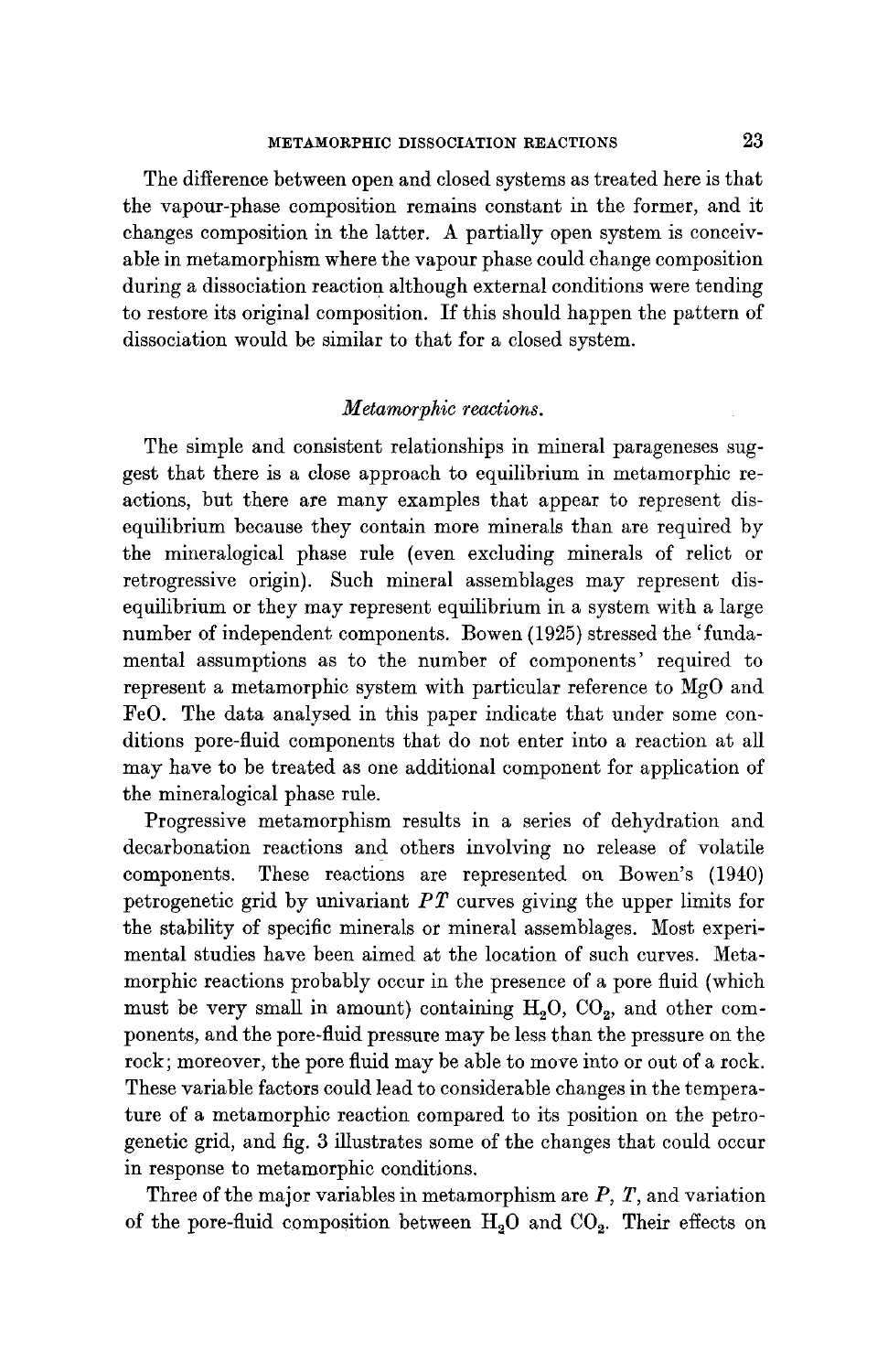# 24 P.J. WYLLIE ON

metamorphic reactions can be illustrated graphically in a three-dimensional model with mutually perpendicular axes representing the variables. This extension of Bowen's concept of a grid may be called a petrogenetie model. It can be constructed from experimental data for reactions occurring in the presence of  $H<sub>2</sub>O$  and  $CO<sub>2</sub>$  (and inert volatiles). It may eventually be possible to evaluate the chemical potentials or activities of  $H_2O$  and  $CO_2$  within the model and this would facilitate its use in tracing reactions occurring under either open or closed conditions. A more extended account must be reserved for a later publication.

Before pressures and temperatures attained during metamorphism can be estimated by comparing natural mineral assemblages with experimentally determined reaction curves we must be reasonably certain what processes are involved in the formation of minerals. In fact, the wide range of opinions concerning such factors as pore-fluid composition, mobility, pressure, and function during metamorphism could lead to very different estimates of metamorphic temperatures. Comparison of the pattern of reactions occurring under known experimental conditions may provide information about metamorphic processes. For example, if a metamorphic dissociation reaction is heralded by signs of incipient reaction in rocks of lower grade than those characterized by this reaction, the presence of an 'impure' pore fluid that changed composition during the reaction may then be implied, with the inference that conditions were either closed or only partially open.

Acknowledgements. G. A. Chinner, T. N. Clifford, H. I. Drever, R. Johnston, and W. S. MacKenzie very kindly reviewed drafts of the manuscript or helped by discussing problems. The paper developed from experimental studies in the systems CaO-MgO-CO<sub>2</sub>-H<sub>2</sub>O and CaO-SiO<sub>2</sub>-CO<sub>2</sub>-H<sub>2</sub>O pursued at The Pennsylvania State University and at Leeds University (School of Chemistry). These studies were supported by the National Science Foundation (U.S.A.) and the Department of Scientific and Industrial Research (U.K.).

#### *References.*

BowEN (N. L.), 1925. Journ. Washington Acad. Sci., vol. 15, p. 280.

**--** 1940. Journ. Geol., Chicago, vol. 48, p. 225.

GRAF (D. L.) and GOLDSMITH (J. R.), 1955. Geochimica Acta, vol. 7, p. 109.

GREENWOOD (H. J.), 1960. Bull. Geol. See. Amer., vol. 71, p. 1874 (abstr.).

HARKER (R. I.), 1958. Amer. Journ. Sci., vol. 256, p. 128.

**--- and TUTTLE (O. F.), 1955.** Amer. Journ. Sci., vol. 253, p. 209.

**--** -- 1956. Amer. Journ. Sci., vol. 254, p. 239.

 $K$ оржинский (Д. С.) [Korzhinskiǐ (D. S.)], 1936. [Иэв. Акад. Наук СССР, Сер. Геол. (Bull. Acad. Sci. URSS, sér. géol.), vol. 1, p. 35]; quoted by Korzhinskii, 1959.

-1959. Physicochemical basis of the analysis of the paragenesis of minerals. Consultants Bureau, Inc., New York.

SMYTH (F. H.) and ADAMS (L. H.), 1923. Journ. Amer. Chem. Soc., vol. 45, p. 1167.